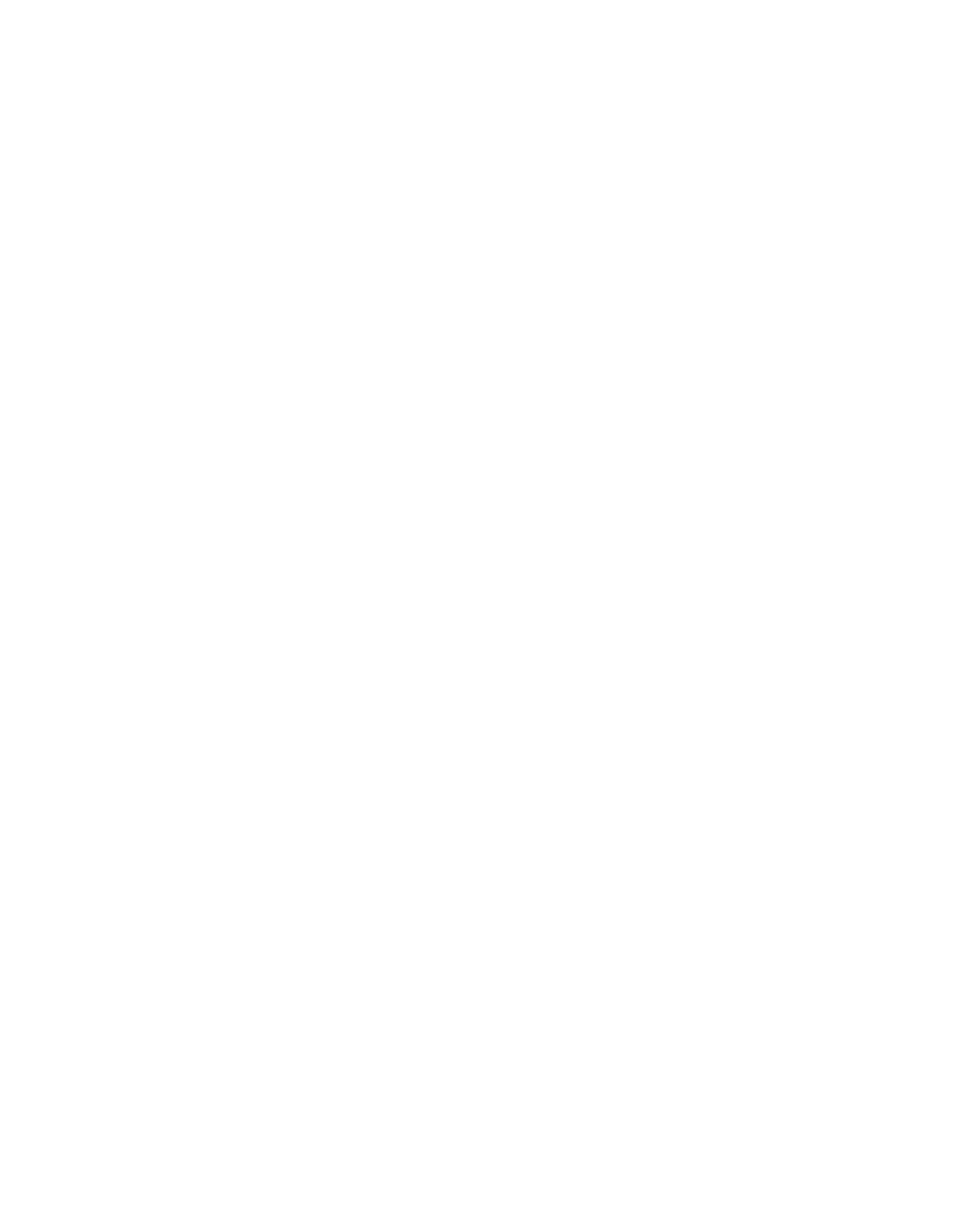# **Back** care

**1**

### **Welcome!**

MHealthy and the Department of Physical Medicine & Rehabilitation-Spine Program have created this back care booklet for people who are in the early weeks of low back pain, whether it's the first time or has happened before.

Nearly everyone experiences back pain at some point. The good news is that it's usually not serious, and there are many simple things you can do to feel better.

We encourage you to go through this booklet page by page to understand the causes of back pain, risk factors, and how to care for your back.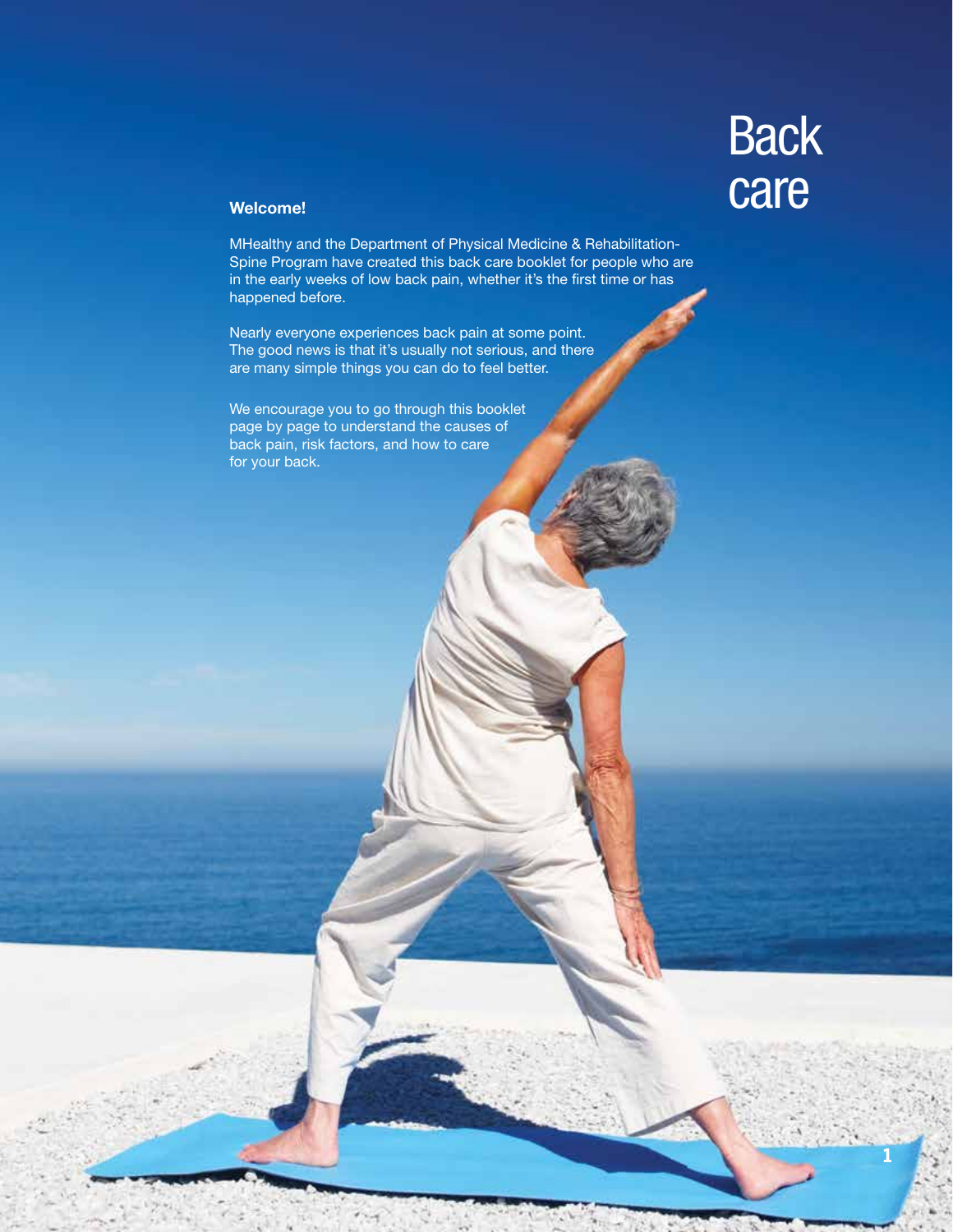# 150 minutes

**Most healthy adults need 2 hours and 30 minutes (150 minutes) of moderateintensity aerobic activity each week to get the most health benefits.**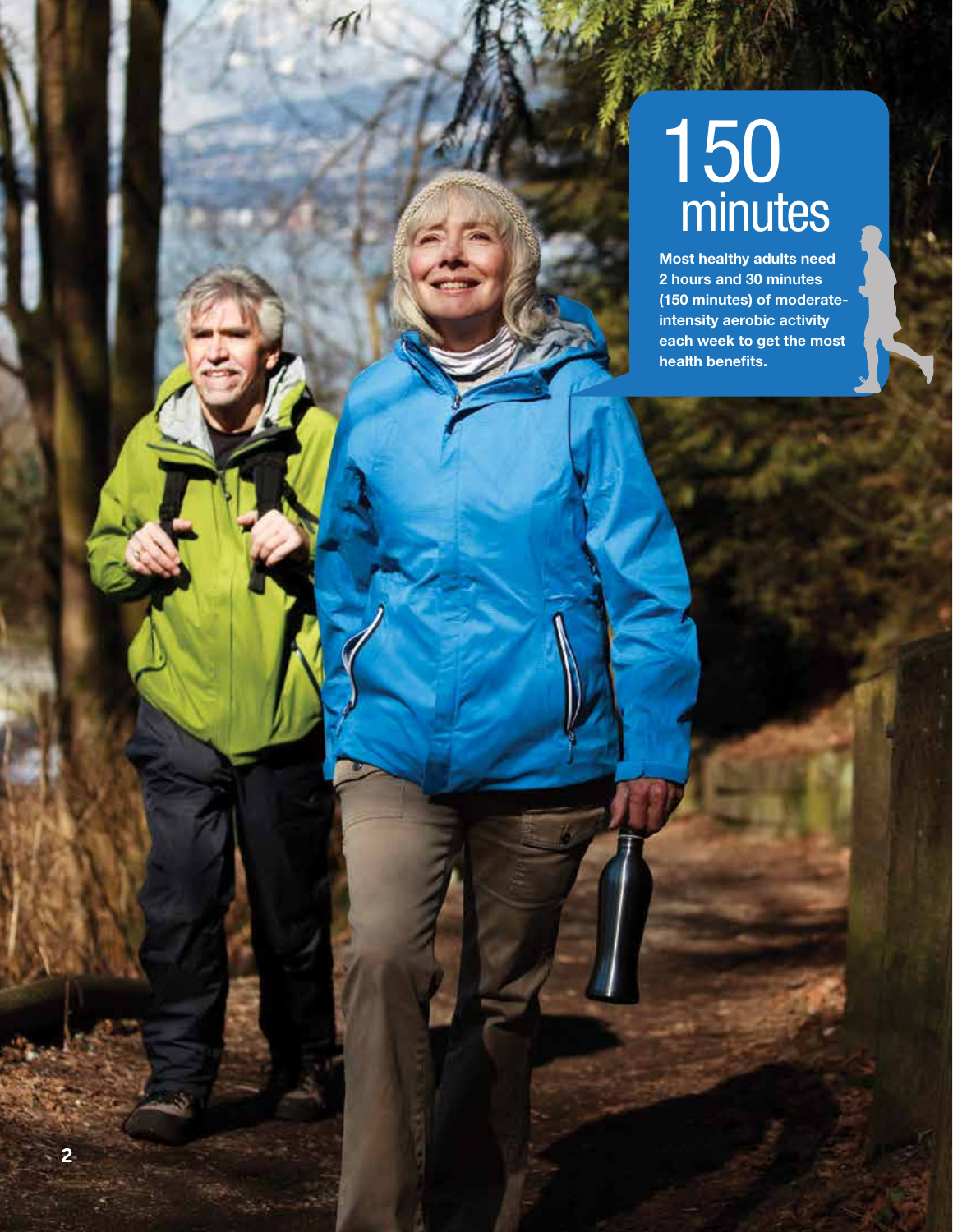#### **Spine Basics**

Your spine does a lot of work! It holds up your head, shoulders, and upper body. It supports you so you can stand up, but also helps you bend and twist. It also protects the spinal cord. Your spine has four main curves that help you keep your balance and stand straight. The lowest part of the spine connects to the sacrum, a bone that fits between the two hip bones.



The spine is made of bones (vertebrae) that are stacked on top of each other with disks (intervertebral disks) in between them. When you walk or run, the disks act like a cushion and keep the bones from bumping into each other. The vertebrae attach to each other with joints and ligaments. This allows your spine to rotate, and bend backward, forward, and side to side. Muscles, tendons and ligaments support your back and help you move. Nerves carry messages between your brain and your muscles.

# About back pain

# 80%

90% **At some point, 80% of us will have low back pain. Most people (about 90%) recover fully within 6 weeks.**

#### **Causes of Pain**

We often don't know what causes back pain, but some likely reasons are:

- strained muscles
- sprained ligaments
- tight joints
- small tears in the disks

These injuries usually don't show up on imaging tests, like X-Rays, MRIs or CT scans. Most people with back pain aren't helped by getting these imaging tests. However, your doctor may order an imaging test if your symptoms call for one, or if you're not getting better after 4-6 weeks. Whatever the cause, this type of common back pain is usually treated the same way: stay active, limit time spent lying down to rest, apply ice (or heat if ice doesn't help you), and take non-prescription pain relievers.

The majority of people with low back pain symptoms don't know the exact reason for their pain. It can be frustrating not knowing what's causing your pain, but this doesn't mean that there's something serious going on. It's difficult to actually damage your spine. Back pain is common, and generally not serious.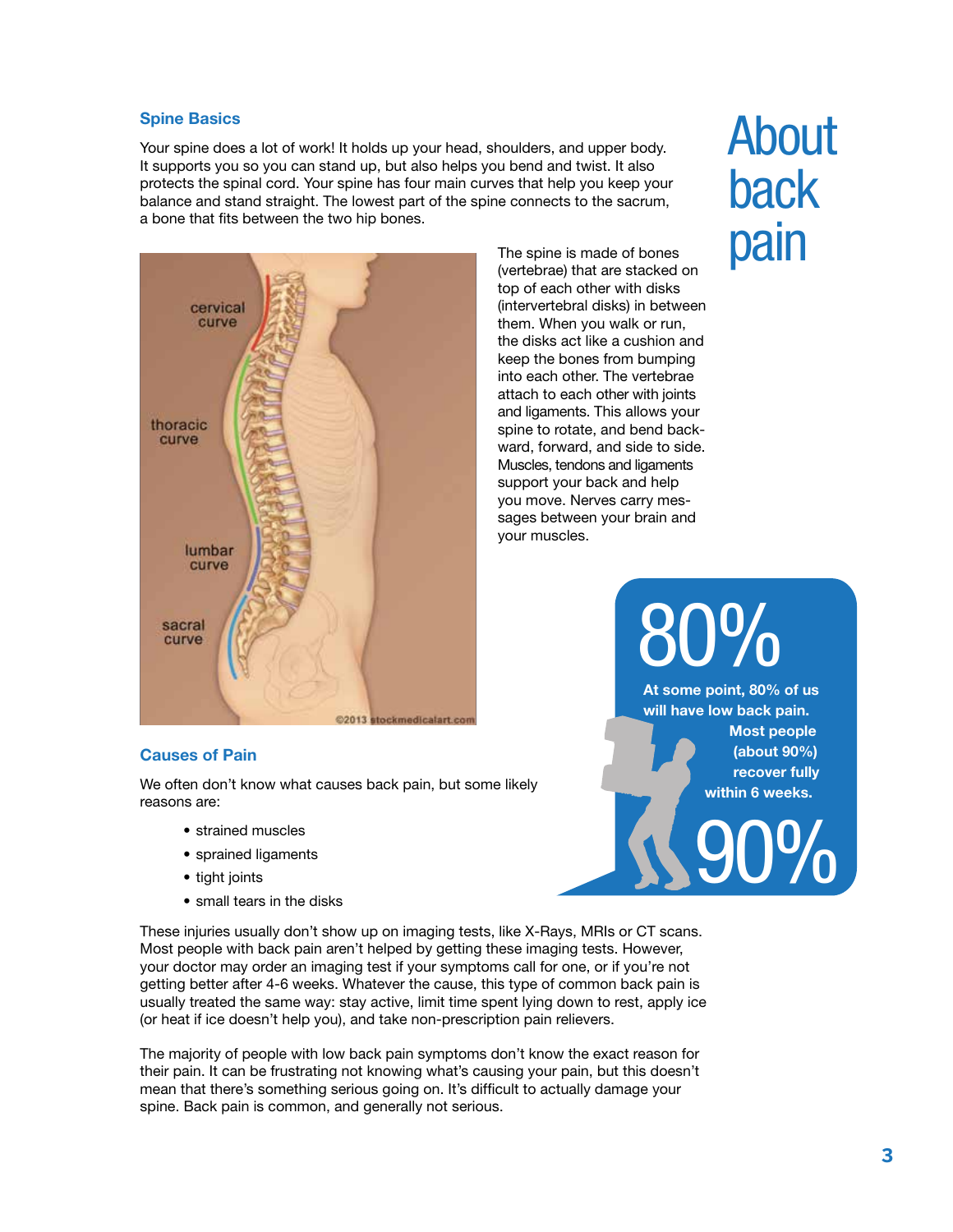

While low back pain isn't serious in most people, there are a few warning signs to watch out for.

### **Call your doctor right away if you have:**

- weakness, numbness, or tingling in your leg
- pain spreading down your leg, especially below your knee
- new bladder or bowel problems
- unexplained weight loss, fever, or stomach pain
- constant or intense pain, especially when you lie down
- had a fall, blow to your back, or other injury
- a history of cancer, osteoporosis, steroid use, or drug or alcohol abuse
- pain for the first time and you're over 50 years old

If you don't have any of these warning signs, chances are good that your back will start feeling a little better within a few days. If it doesn't improve at all, or if the pain gets worse, call your doctor. Most people recover completely within a few weeks. If your back pain is still bothering you after a month, see your doctor.

# Risk factors

As we've mentioned, nearly everyone experiences back pain at some point. It may not be possible to completely avoid back pain, but it helps to know what may increase the chance that you'll experience it.

There are some things that put you at a higher risk of back pain that you can influence, and others that you can't do much about.



### **Risk factors that you can't change:**

#### **Genetics**

Low back pain tends to run in families.

### **Age**

Back pain becomes more common as we get older.

### **Previous back pain**

The strongest risk factor for future back pain is having a back pain episode in the past.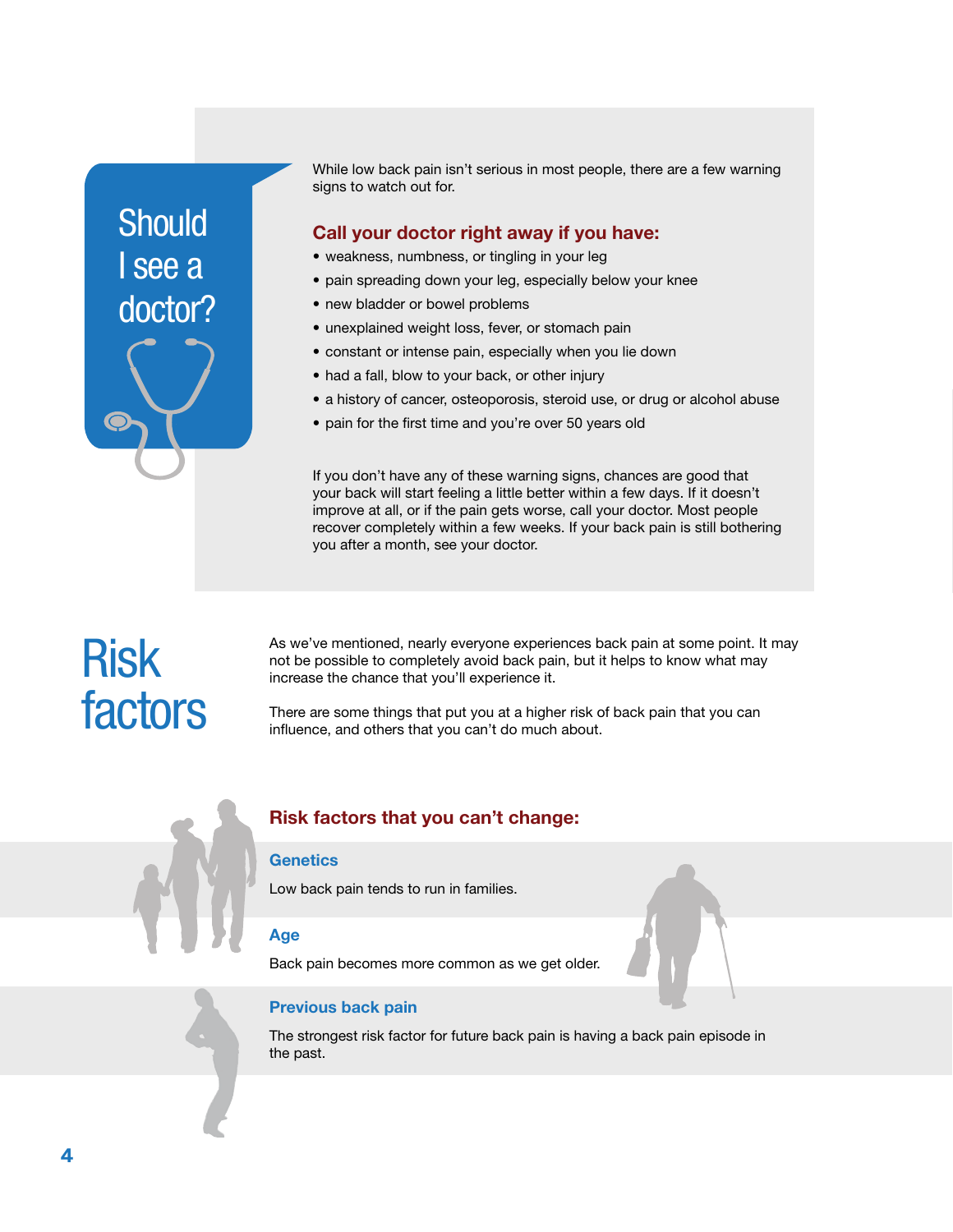**Bed rest is only okay for a day or two when dealing with back pain. People get better faster by staying active at home and at work. Having a positive attitude also helps!**

Fortunately, there are some back pain risk factors that you have the power to change. In fact, you can reduce your risk of back pain and improve your overall health while you're at it!

### **Risk factors that you can change: Risk factors that you can change:**

#### **Get enough physical activity**

Back pain is more common among people who are not physically fit. People who exercise are also less likely to have back pain return. Moving your body regularly (walking, jogging, biking, swimming) helps to prevent strains, sprains, and other injuries. Exercises that focus on your balance and strength, like yoga and tai chi, can lower your risk of falling and injuring your back or breaking bones. Your abdominal muscles (the area around your stomach) actually provide a lot of the support your back needs, so it's important to strengthen them, too.

#### **Maintain a healthy weight**

People who are overweight have an increased risk of low back pain, but there isn't enough evidence to say that being overweight causes back pain. Being overweight can put more stress on your spine. Being physically active can help to reduce back pain, even if you are overweight.

#### **Use safer posture**

The way you position your body when you're working or doing everyday things can also raise your risk of experiencing low back pain. Heavy lifting, bending, twisting, pushing, pulling, repetitive work, staying in the same position for most of the day, and wholebody vibration are all risk factors for low back pain. Take breaks and try to change your position frequently so you aren't sitting (or on your feet) all day. (See our Posture Pointers on page 14).

#### **Quit smoking**

People who smoke are at a slightly higher risk for low back pain. Researchers have a few possible explanations. One is that nicotine slows the flow of blood to the vertebrae and disks. This affects how they work, and may trigger a bout of back pain. Another possible explanation is that smokers tend to lose bone faster than nonsmokers. This puts them at greater risk for osteoporosis, another common cause of back pain.

If you're considering quitting, we want to help! Learn about MHealthy's tobacco treatment programs at MHealthy.umich.edu/tobacco.

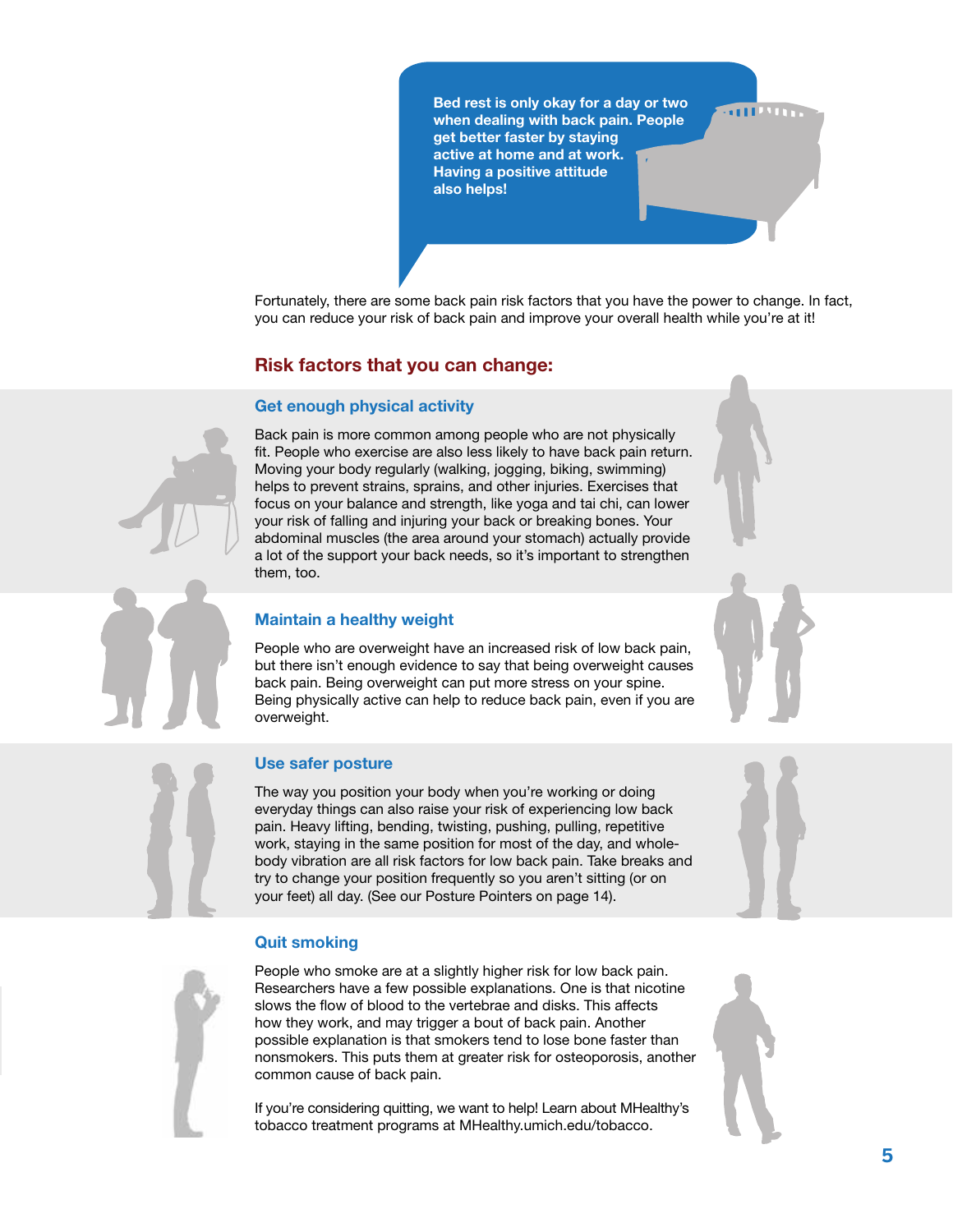# Self care

If your back hurts, it may feel like the couch is the best place to recover. This couldn't be further from the truth. Let's consider the difference between "hurt" and "harm." When something hurts, it doesn't necessarily mean something is terribly wrong. For example, when you have a headache, it can be very painful. But it's probably not a sign that you've damaged your head, right? Staying active might not feel great at first, and your back may still hurt. But if you don't have any of the warning signs mentioned on page 4, you're not likely to harm your back by moving.

**IMMERS** 

You may need to take it easy when you're having an episode of back pain, but don't take it *too* easy! You can rest for a day or two, at most. But after that, the best thing you can do for your back is to start moving. Keep up with your normal activities, like work or household chores. You may need to start slow and ease into things. If you have a very physical job, ask co-workers for help or look for other ways to make your tasks easier to finish. There may also be safer ways to do your job, or devices that can help protect your back.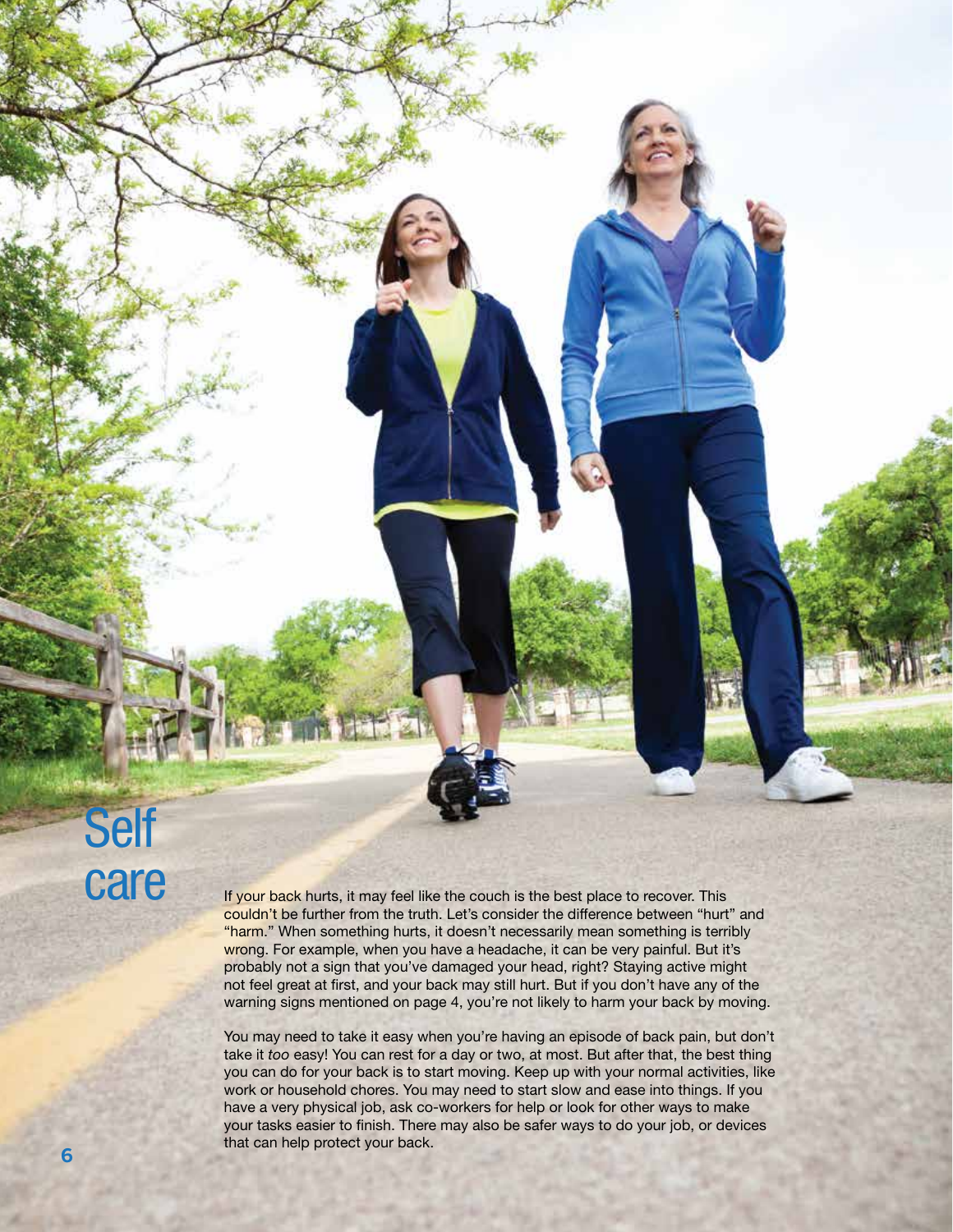#### **Stay active during back pain:**

Your spine was designed to move. People who are active usually have less back pain, and recover faster if they do experience it. Regular exercise can:

- make your bones and muscles stronger
- improve your overall health
- help you stay flexible
- make you feel good!

It may not be easy or pain-free to stay active while dealing with back pain. But the longer you wait to get your body moving, the harder it will be. The key is to listen to your body and notice how you feel after you are active. Over time, you'll be able to do more with less pain.

#### **Types of exercise:**

Even if your back hurts, you can try gentle exercise for a few minutes at a time. Moving your body can actually help with muscle spasms. Try:

- walking
- swimming or water aerobics
- riding an exercise bike
- yoga or Pilates

If you take an exercise class, let your instructor know about your back pain so he or she can advise on which moves to modify or skip. Steer clear of high-impact exercises or ones that involve a lot of twisting or jumping until your back is feeling better.

#### **How much exercise:**

A complete exercise program should include aerobic activity, stretching, strength training, and balance activities. Aerobic activity, or "cardio," makes you breathe harder and your heart beat faster. Most healthy adults need 2 hours and 30 minutes (150 minutes) of moderate-intensity aerobic activity each week to get the most health benefits. When you're doing a moderate-intensity activity, you should be able to talk, but not sing.

We understand that 150 minutes sounds like a lot, especially when you're having a backache. Start out at an easy pace, and gradually add a few minutes each day. You can even break it up into smaller chunks of time of at least 10 minutes, and spread it out through the week. For example, you could go for a 10-minute walk 3 times a day for 5 days. Everyone has to start somewhere, and some exercise is better than none. So if you're just starting out, or if you've fallen out of the habit of exercising, give yourself the credit you deserve for getting back on track!

**"Most of us will have an episode of back pain in our life. And for most of us, it will be a problem that will go away. If you do have an episode of back pain, it is important that you stay active."**

> Tony Chiodo, M.D. Director, U-M Spine Program

# **Stay** active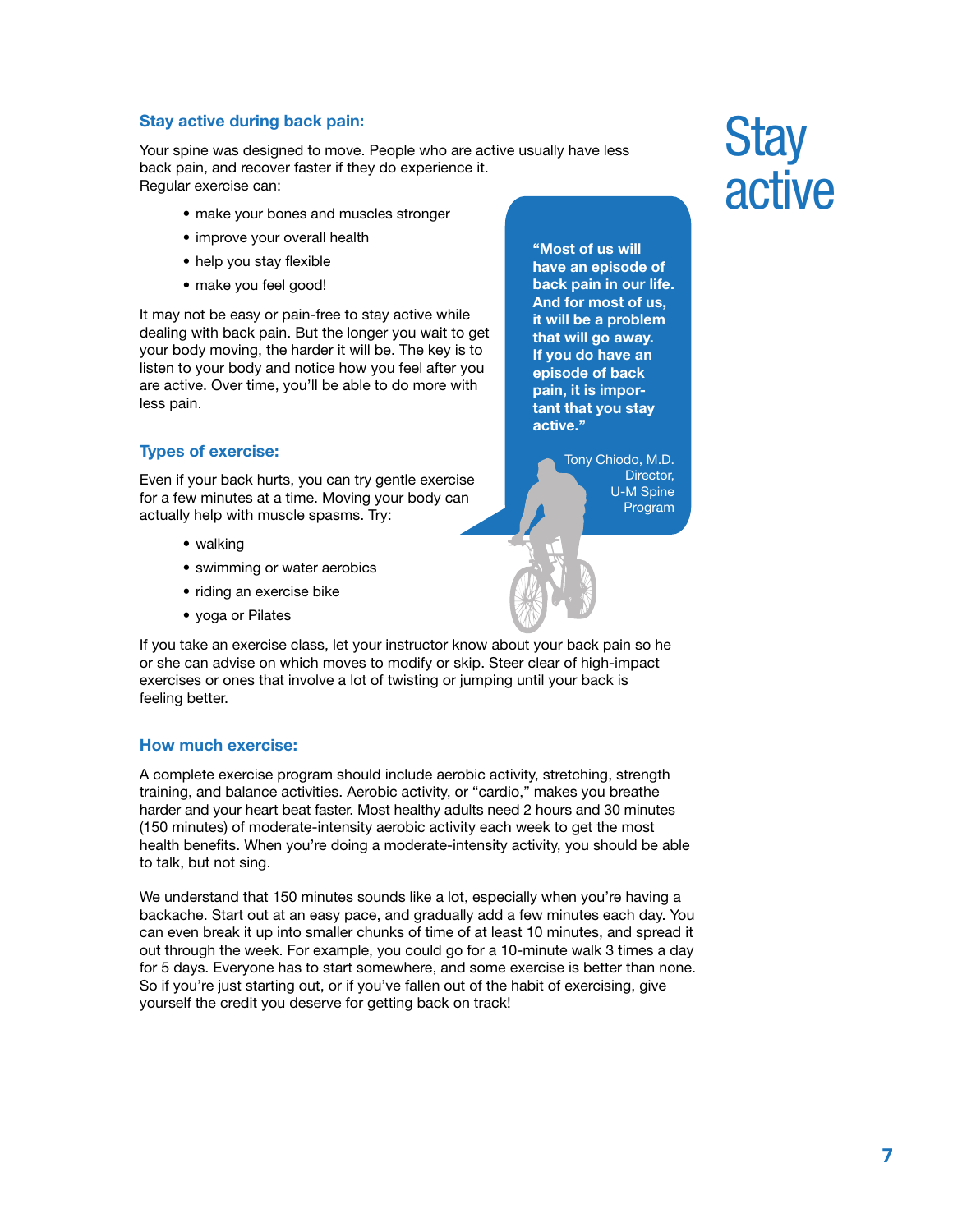# **Strength** training\*

You will also want to work on strengthening your muscles at least twice a week. First, warm up at an easy pace for at least 3-5 minutes with an aerobic activity, like walking. Then, you can strengthen your muscles with weights or machines, resistance bands, using your own body weight (for example, push-ups or crunches), or even yoga. Be sure to work all of your major muscle groups (legs, hips, back, chest, abdomen, shoulders, and arms). You can work on different muscle groups on alternate days. If you're new to strength training, you may want to work with an MHealthy personal trainer, or other qualified fitness professional, to make sure you're using safe and correct form.

Here are some strengthening exercises for your back and hips. Visit the Exercises & Stretches page of MHealthy's Back Care website (MHealthy.umich.edu/backcare) to watch videos of these exercises, plus a few more. If your pain gets worse or spreads while doing these exercises, stop.



### Hip Abduction (Clam) Exercise

• Lie on your side with your shoulders and hips perpendicular to the table/floor and your hips and knees flexed 45-60 degrees.

• Keeping feet together, lift your top knee toward the ceiling.

• Do not allow the pelvis to roll backwards. The illustration shows the correct position for your hips which allows movement at the hip and decreases arching of the back. You should feel the top gluteal/ buttocks area working after a few repetitions.

- Lift on a count of 2 and lower on a count of 4.
- Perform 1-2 sets of 10-15 repetitions as tolerated.

*\* PLEASE NOTE:* 

*If you have pain going all the way down your foot, problems with bowel or bladder control, or have any of the other warning signs we've listed on page 4, these exercises are not right for you. Call your healthcare provider right away.*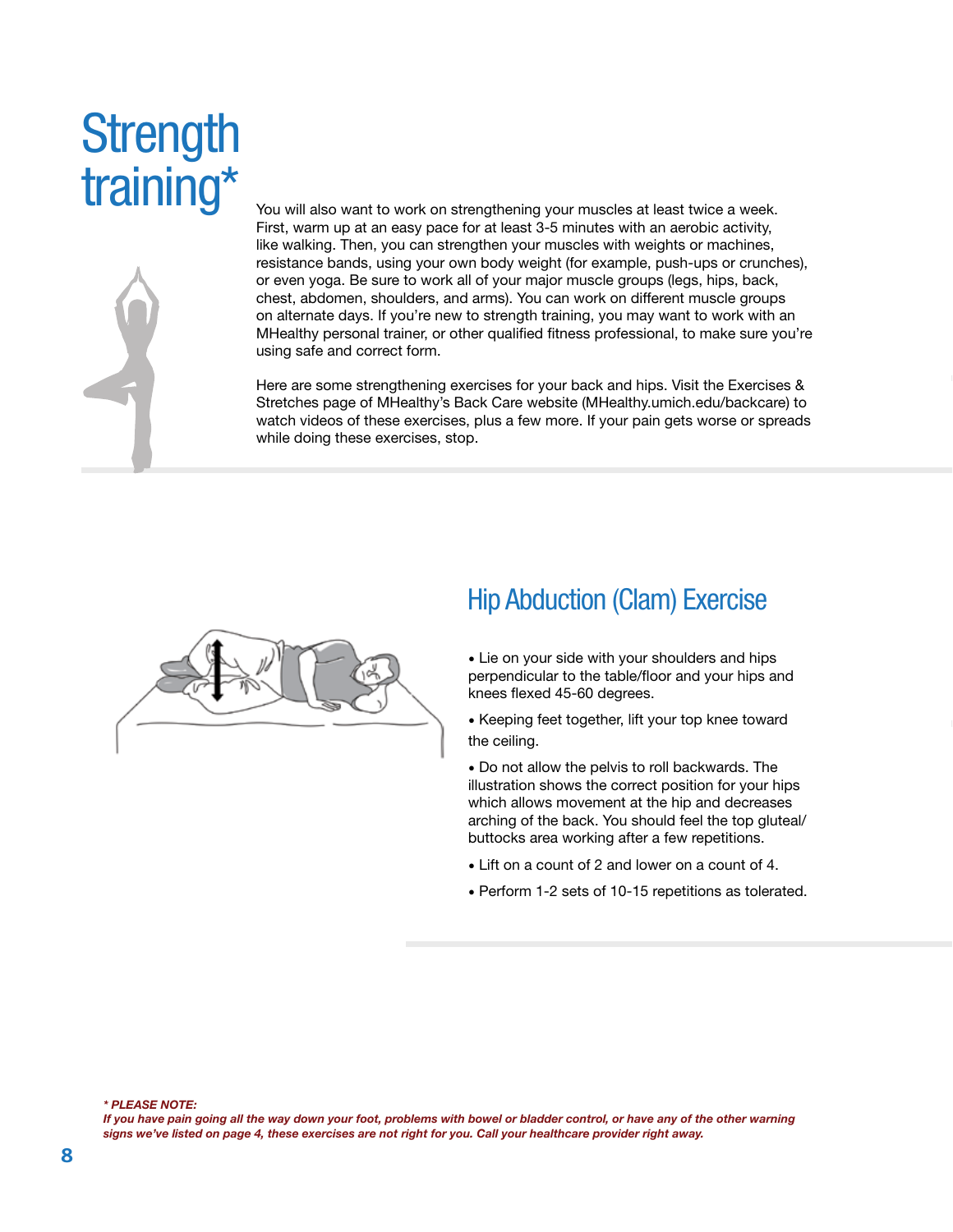### Gluteal Squeeze

- While sitting, standing, or lying on your back, squeeze the buttocks together.
- Hold for 5 seconds and repeat 10-15 times.
- Perform 1-2 times per day.



### Hip Adduction (Inner Thigh) Exercise

• Lie on your back with your knees flexed at approximately 90 degrees.

• Keeping feet in line with hips, place a ball or pillow between your knees.

• Take a breath of air in then exhale slowly while squeezing the ball for a count of 5.

• Perform 1-2 sets of 10 repetitions. Hold squeeze for 5 seconds.



# Supine Marching

• Lie on your back with your knees flexed at 90 degrees.

• Begin with breathing in through your nose. Follow with an exhale as you lift the left knee up. Inhale again and lower foot as you exhale. Repeat on right side.

• Perform 2 sets of 10–15 repetitions on each side. Increase as tolerated.



*If you have osteoporosis, stenosis, or have had back surgery, you should not do these exercises without first talking to your*  health care provider. If your pain gets worse while doing these exercises, stop immediately. Pain getting worse means it increases and stays increased, or it spreads to somewhere that didn't hurt before. That's another sign to see a healthcare *provider who can help you.*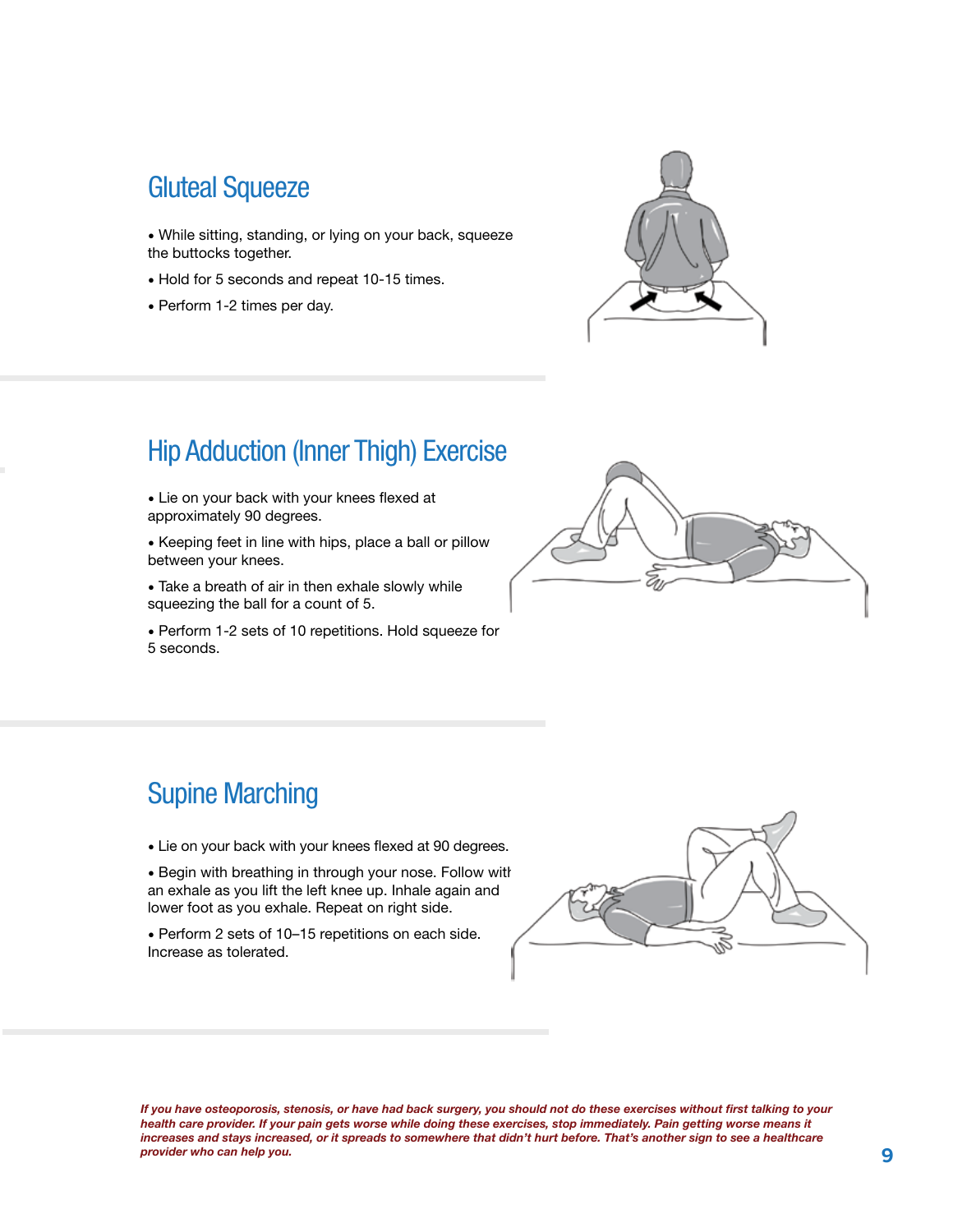# Stretching\*



Stretching is an important part of exercising, but it also makes everyday things like putting on your socks a little easier. Stretching can help to reduce stiffness and pain, and can increase your range of motion. It's easy to do; you can even stretch while you're watching TV or reading. Warm up with a few minutes of walking or other gentle activity before you stretch.

Below are some of the recommended stretches for your back and hips.



# Supine Hamstring Stretch

- Lie on your back with your legs straight out.
- Hold your left thigh with your hands.
- Slowly lift your left leg until a stretch is felt in the back of your thigh.
- Repeat on opposite side.
- Hold 30 seconds. Repeat 2-4 times each side. Perform 1-2 times/day.



# Supine Buttocks & Piriformis Stretch

• To stretch your left buttocks, grasp your left knee with your left hand and your ankle with your right hand.

• Gently pull your knee toward your left shoulder while at the same time gently pulling your ankle toward your right shoulder until you feel a stretch in the buttocks.

• Hold 30 seconds. Repeat 2-4 times each side. Perform 1-2 times/day.

*\* PLEASE NOTE:* 

*If you have pain going all the way down your foot, problems with bowel or bladder control, or have any of the other warning signs we've listed on page 4, these exercises are not right for you. Call your healthcare provider right away.*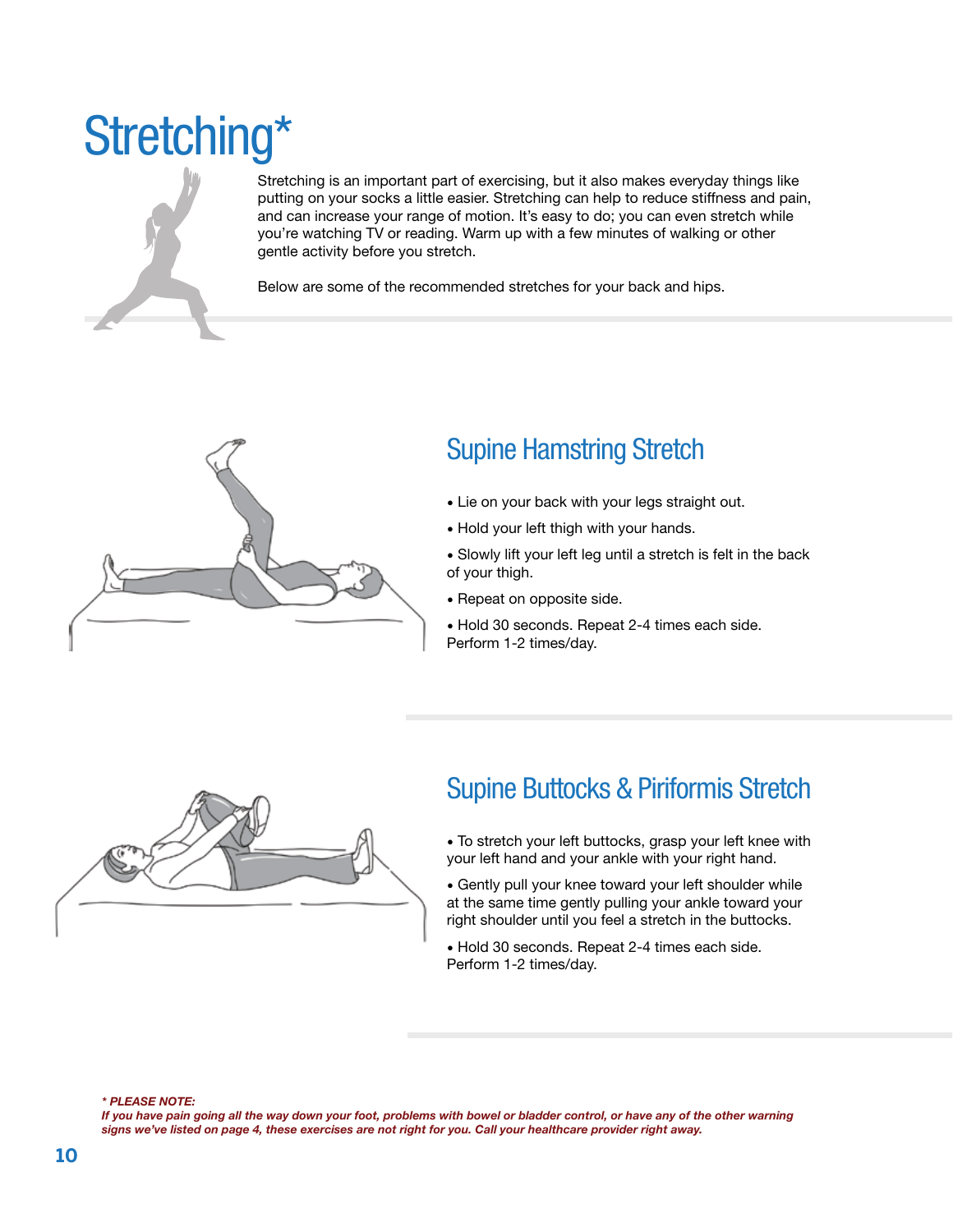### Seated Hamstring Stretch

• Select a sturdy chair without wheels. Sit on the edge of the chair with one leg straight and toes pointing up.

• Simply flex at the hips without bending the knee of the extended leg. You should feel a stretch on the underside of the leg.

• Hold for 30 seconds. Repeat 2-4 times each leg. Perform 1-2 times /day.

# Seated Piriformis Stretch

• Select a sturdy chair without wheels. Sit on the edge of the chair with one leg propped on opposite knee.

• Simply lean forward while keeping your back straight. You should feel a stretch in the buttocks area.

• Hold for 30 seconds. Repeat 2-4 times each leg. Perform 1-2 times /day.





# Standing Hip Flexor Stretch

• In a standing position with your right leg in front of your left leg, stand up straight. Tuck your buttocks underneath you and tuck in your stomach.

- Start with your weight on your left (back) leg.
- Slowly transfer your weight to your right leg. You should feel a stretch in the front of your left thigh.
- Hold for 20 seconds. Repeat 3 times on each leg.



*If you have osteoporosis, stenosis, or have had back surgery, you should not do these exercises without first talking to your*  health care provider. If your pain gets worse while doing these exercises, stop immediately. Pain getting worse means it *increases and stays increased, or it spreads to somewhere that didn't hurt before. That's another sign to see a healthcare provider who can help you.*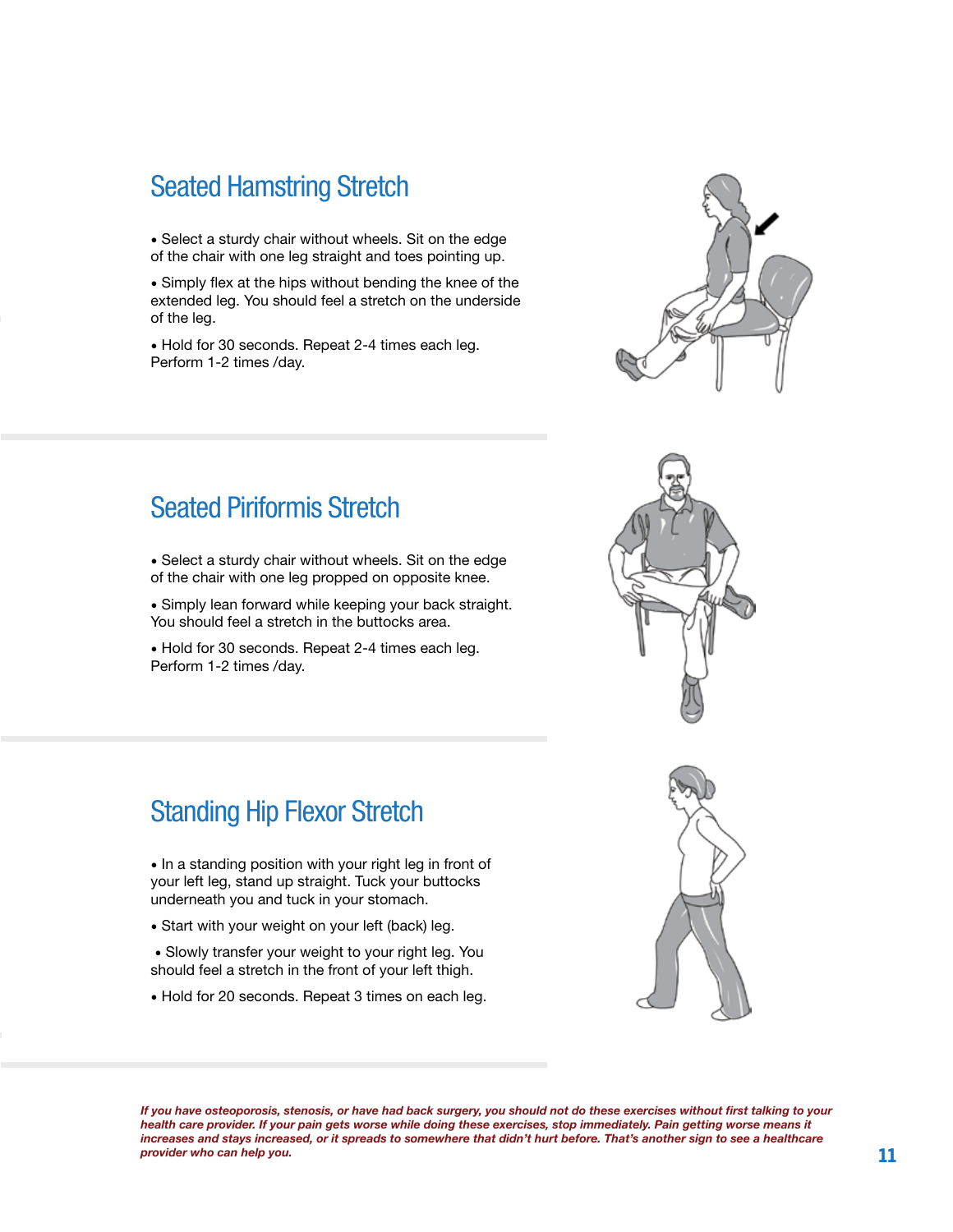# **Find** relief

There are many treatments for low back pain. However, some have more science behind them than others. There are actually a number of simple strategies you can try at home to help relieve your pain. If you don't have any of the warning signs mentioned on page 4, try the treatments below first. If your back isn't feeling any better after a few days, work with your doctor to explore other options.

**X-Rays, MRIs, or CT scans are rarely needed for back pain. Neither is surgery. The problem often goes away on its own after a few days of light activity.**

### Try these first

| <b>Treatment</b>                                                                 | <b>Does it Work?</b>                                                                                                                                                                                                                                                                                                                                                                                                                                   |
|----------------------------------------------------------------------------------|--------------------------------------------------------------------------------------------------------------------------------------------------------------------------------------------------------------------------------------------------------------------------------------------------------------------------------------------------------------------------------------------------------------------------------------------------------|
| Staying active                                                                   | Yes. Bed rest can slow the healing process and make your<br>muscles weaker, tighter, and more painful. Moving your body<br>gently is one of the best ways to manage back pain. Avoid<br>activities that make your pain worse.                                                                                                                                                                                                                          |
| Ice/cold packs                                                                   | Sometimes, and it's worth a try. Try using a cold pack (or a bag<br>of frozen peas) at the first sign of a backache. Ice helps to stop<br>muscle spasms, reduce inflammation, and calm the nerves<br>sending pain signals to your brain. You can switch between a<br>cold pack and a heating pad if you find it helpful.<br>Use a damp towel between your skin and the cold pack. Don't<br>use a cold pack for longer than 15 to 20 minutes at a time. |
| Heat                                                                             | Sometimes, but try ice first. Heat might make inflammation worse<br>at first. If ice doesn't help, you can try heat. Use a heating pad,<br>heated blankets, or even a hot shower.<br>Don't use a heating pad for more than 15 to 20 minutes or fall<br>asleep while using one.                                                                                                                                                                         |
| Non-prescription anti-inflammatory drugs<br>like aspirin, ibuprofen, or naproxen | Sometimes, and the benefits usually outweigh the risks. These<br>medicines help reduce pain and swelling.<br>These can be hard on your stomach, so it helps to eat something<br>when you take aspirin, ibuprofen, or naproxen.                                                                                                                                                                                                                         |
| Acetaminophen                                                                    | Sometimes, and the benefits usually outweigh the risks. This<br>drug helps to reduce pain, but not inflammation. It's also usually<br>gentler on your stomach than aspirin, ibuprofen, or naproxen.                                                                                                                                                                                                                                                    |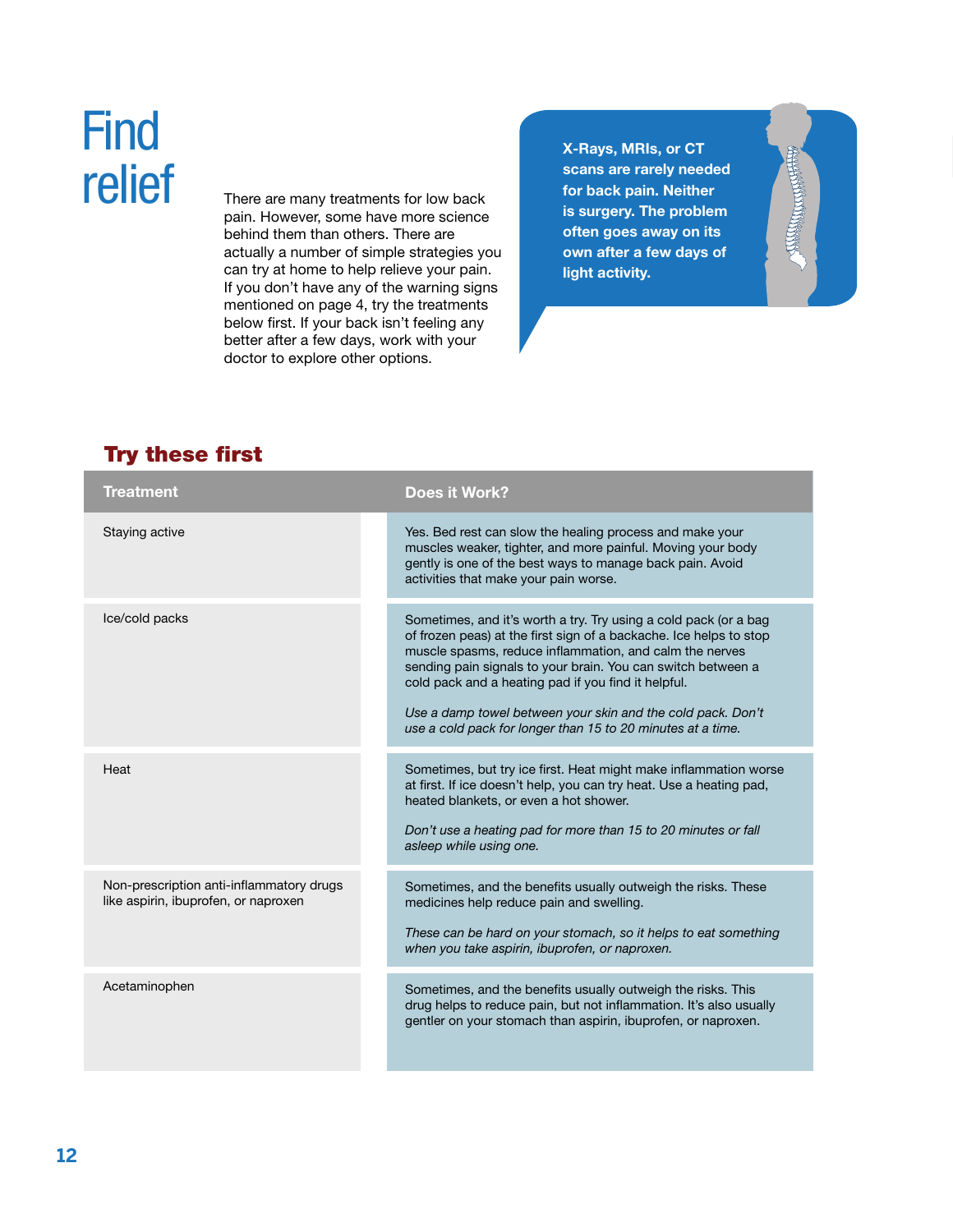### These may help some people, but shouldn't be the first treatment you try

| <b>Treatment</b>    | Does it Work?                                                                                                                                                                                                                                                                             |
|---------------------|-------------------------------------------------------------------------------------------------------------------------------------------------------------------------------------------------------------------------------------------------------------------------------------------|
| Muscle relaxants    | Sometimes. Your doctor may recommend a prescription-only muscle relaxant if other<br>treatments have not helped you. Drowsiness is a common side effect.                                                                                                                                  |
| Massage             | There isn't enough research to show that massage helps back pain. The risks are low,<br>so it is generally safe to try.                                                                                                                                                                   |
| Spinal manipulation | Generally safe, but hasn't proven to be better than other less costly treatments. A<br>trained spinal care specialist such as a physical therapist, chiropractor, osteopathic<br>physician or physician who specializes in musculoskeletal medicine moves joints in<br>your back for you. |
| Acupuncture         | Generally safe, but there isn't enough evidence to show that it helps back pain.<br>It involves a practitioner inserting small needles into the body at specific points.                                                                                                                  |
| Physical therapy    | Yes. If your pain lasts for more than 4-6 weeks, your doctor may suggest a visit to a<br>physical therapist.                                                                                                                                                                              |

### Usually not recommended in most cases

| <b>Treatment</b>                                                                                                                     | Does it Work?                                                                                                                                                                                                                  |
|--------------------------------------------------------------------------------------------------------------------------------------|--------------------------------------------------------------------------------------------------------------------------------------------------------------------------------------------------------------------------------|
| Narcotic (opioid) pain relievers                                                                                                     | Generally not helpful for back pain lasting less than 3 months. They are prescribed<br>only for a short period of time because they have risks of side effects, such as<br>drowsiness and the potential for addiction.         |
| Injections                                                                                                                           | Rarely used because injections are not helpful for back pain lasting fewer than 3<br>months. A doctor would use a needle to inject pain relievers, muscle relaxants, or<br>anti-inflammatory drugs.                            |
| Back belts, braces and corsets                                                                                                       | Research has not shown these to help people with low back pain. Only use one if a<br>doctor or therapist recommends it.                                                                                                        |
| Surgery                                                                                                                              | Only a very small number of people with low back pain need surgery. It may be<br>necessary if you have cancer or a broken bone. For the majority of cases, it should<br>only be considered after other treatments have failed. |
| Ultrasound, interferential therapy, short-<br>wave diathermy transcutaneous electrical<br>nerve stimulation, low-level laser therapy | All of these therapies involve applying energy to the skin's surface. None have been<br>proven to be effective, particularly during the first 4-6 weeks of back pain.                                                          |

### Definitely not recommended

| <b>Treatment</b> | <b>Does it Work?</b>                                                                                                                                                                                                     |
|------------------|--------------------------------------------------------------------------------------------------------------------------------------------------------------------------------------------------------------------------|
| Traction         | No. Traction has not proven to help people in the first 4-6 weeks of back pain.                                                                                                                                          |
| Bed rest         | Not for more than a day or two. Bed rest is less effective at reducing pain and<br>improving function at 3-12 weeks than advice to staying active. Resting too long can<br>also lead to stiff joints and weaker muscles. |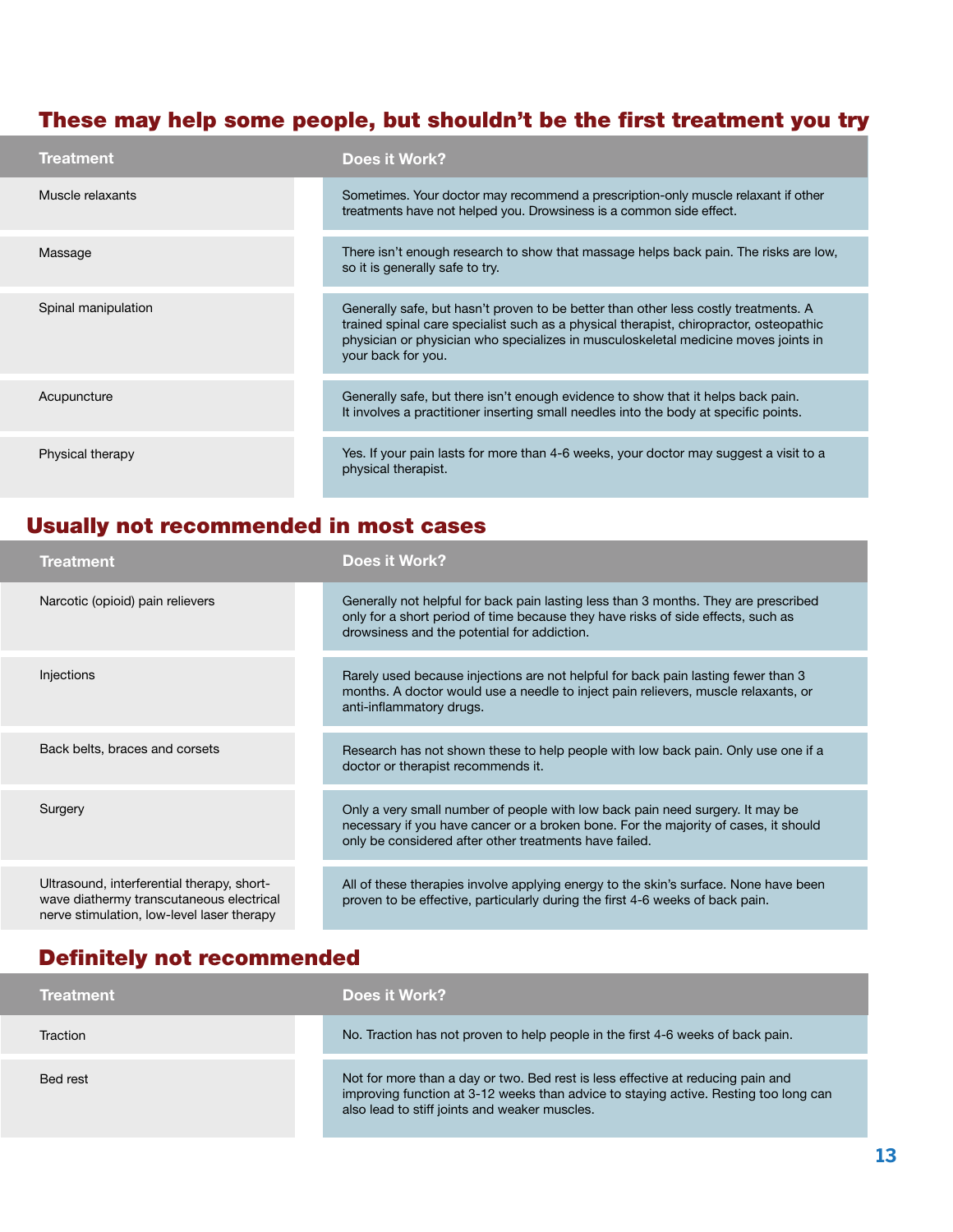# **Posture** pointers

Poor posture makes your muscles and ligaments struggle to keep you balanced—which can lead to fatigue, back pain, headaches, and other problems. You may not be able to prevent every episode of back pain, but being mindful of how you move your body helps to keep your spine strong and stable.

**Follow these tips and your back will thank you.**

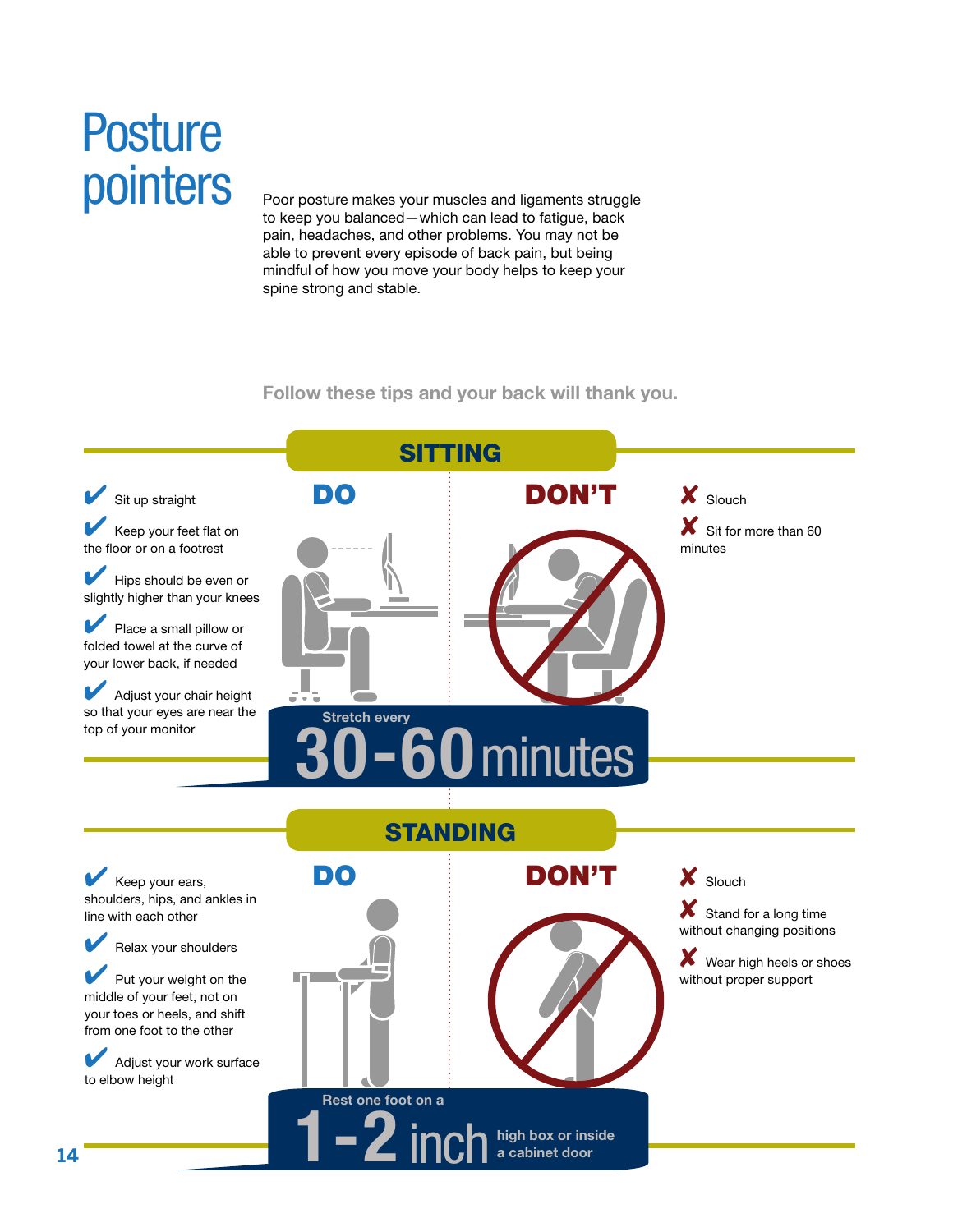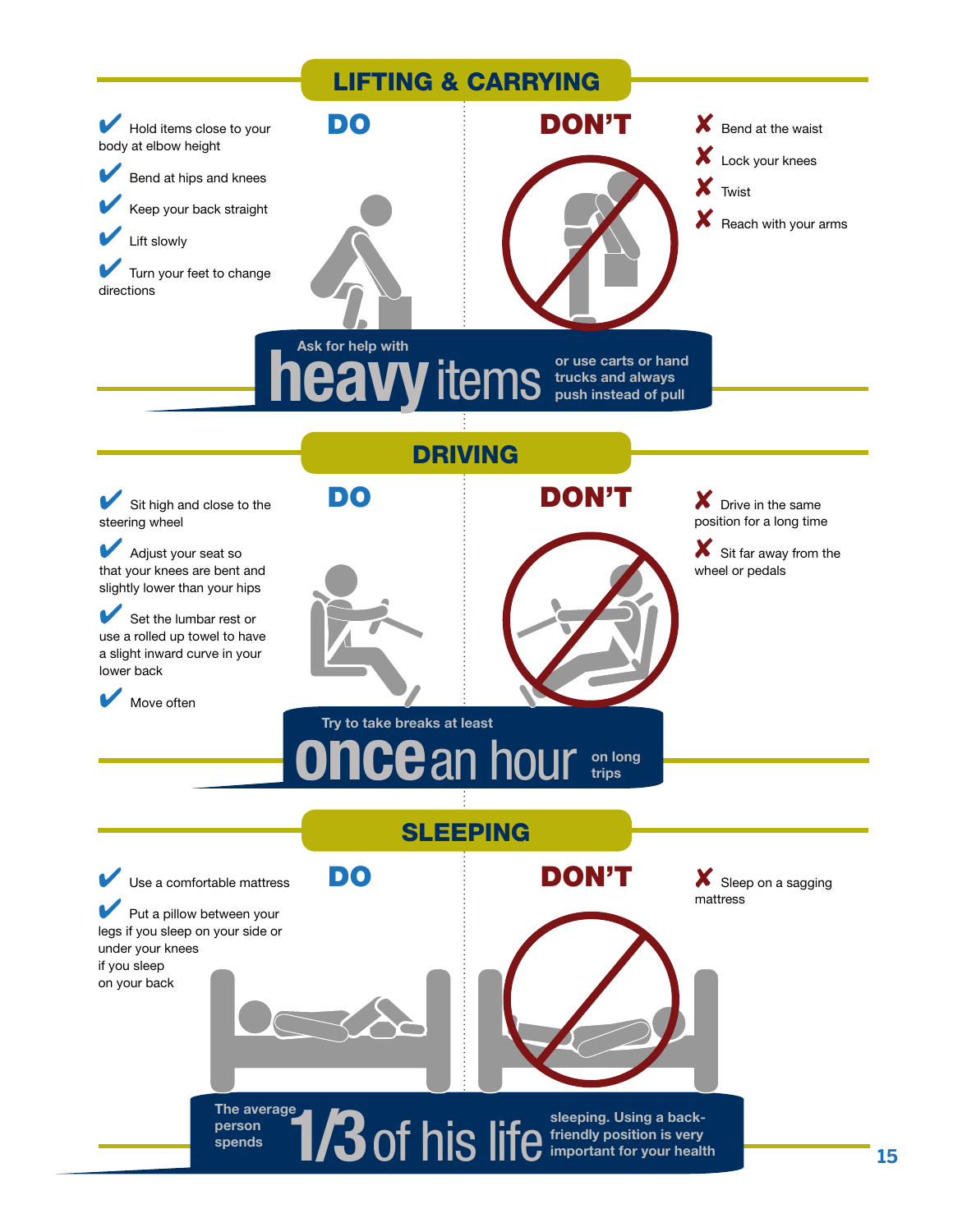# **you go** It's up to you Before

You don't have to take back pain lying down! You can choose to stay active and make yourself more comfortable while your back heals. Focus on what you can do instead of letting back pain just happen to you.

#### **Will back pain return?**

In most people, it's not unusual to have another episode of back pain within a year. Use the strategies you've learned to get it under control. If there is a next time, you'll know what to expect and what to do. As always, see your doctor if your pain doesn't improve.

#### **And remember:**

- Back pain is very common, and can hurt a lot. But it's usually not anything serious.
- Bed rest is only okay for a day or two at most. People get better faster by staying active at home and at work.
- X-Rays, MRIs, and CT scans are rarely needed. Neither is surgery. The problem often goes away on its own after a few days of light activity.
- Most people with low back pain recover fully within six weeks.

We hope that you have found this booklet useful, and that you've learned ways to manage low back pain.

# Stay Positive

**"The way you think about pain can shape how you experience it. If you feel afraid, this can make your muscles tense up, adding to your pain. When this fear keeps you from moving, your body gets weaker, you feel stressed, and the whole cycle starts over again. Fear of making things worse is typically the biggest hurdle to doing what's best for your back. Instead, try relaxation techniques and gentle exercises to help ease pain."**

> **—Andrew Marsh, PT, Cert. MDT, Physical Therapist, U-M Spine Program**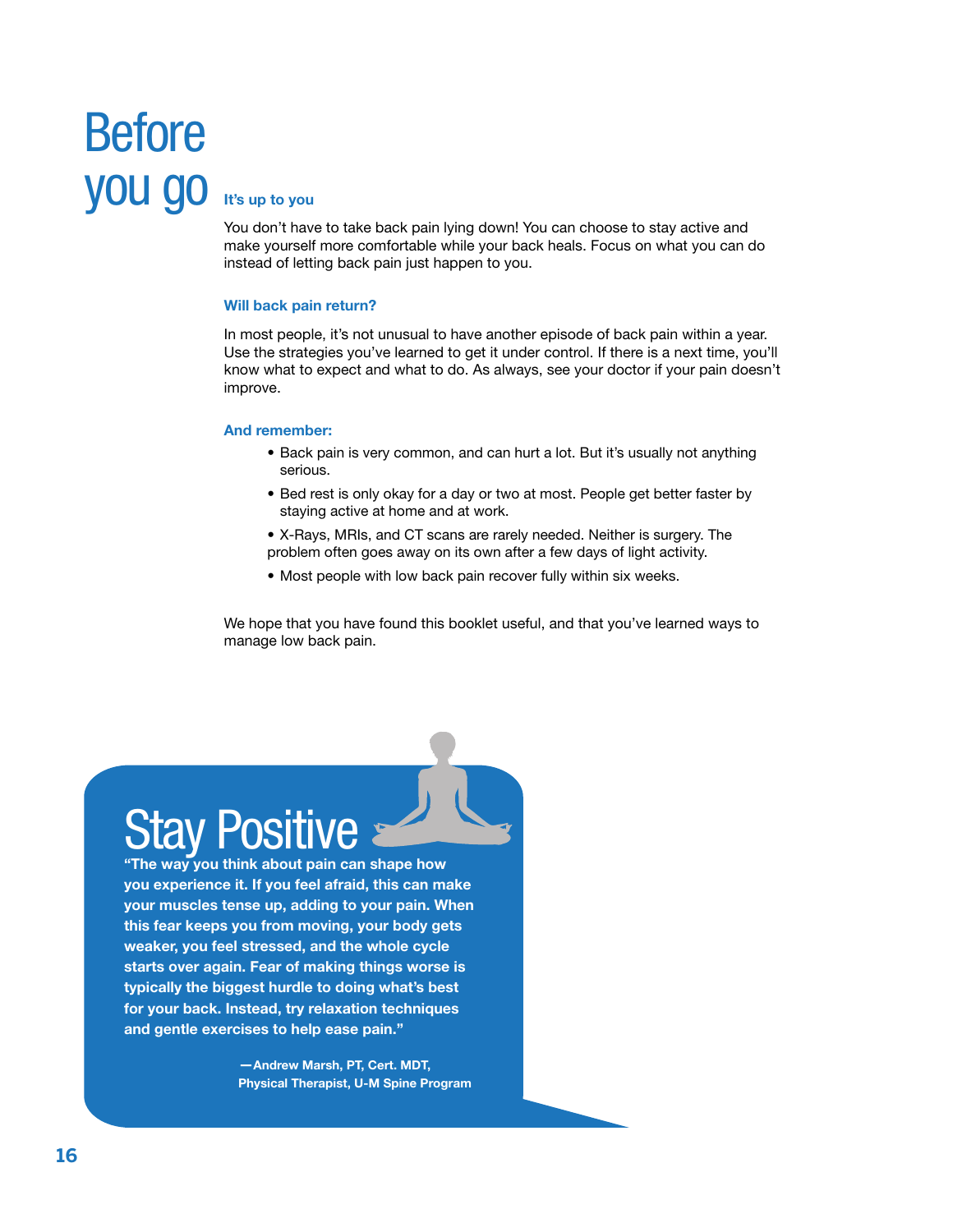# **Need** more help?

**Visit the resources page at MHealthy.umich.edu/backcare for a complete list of resources available to U-M employees.**